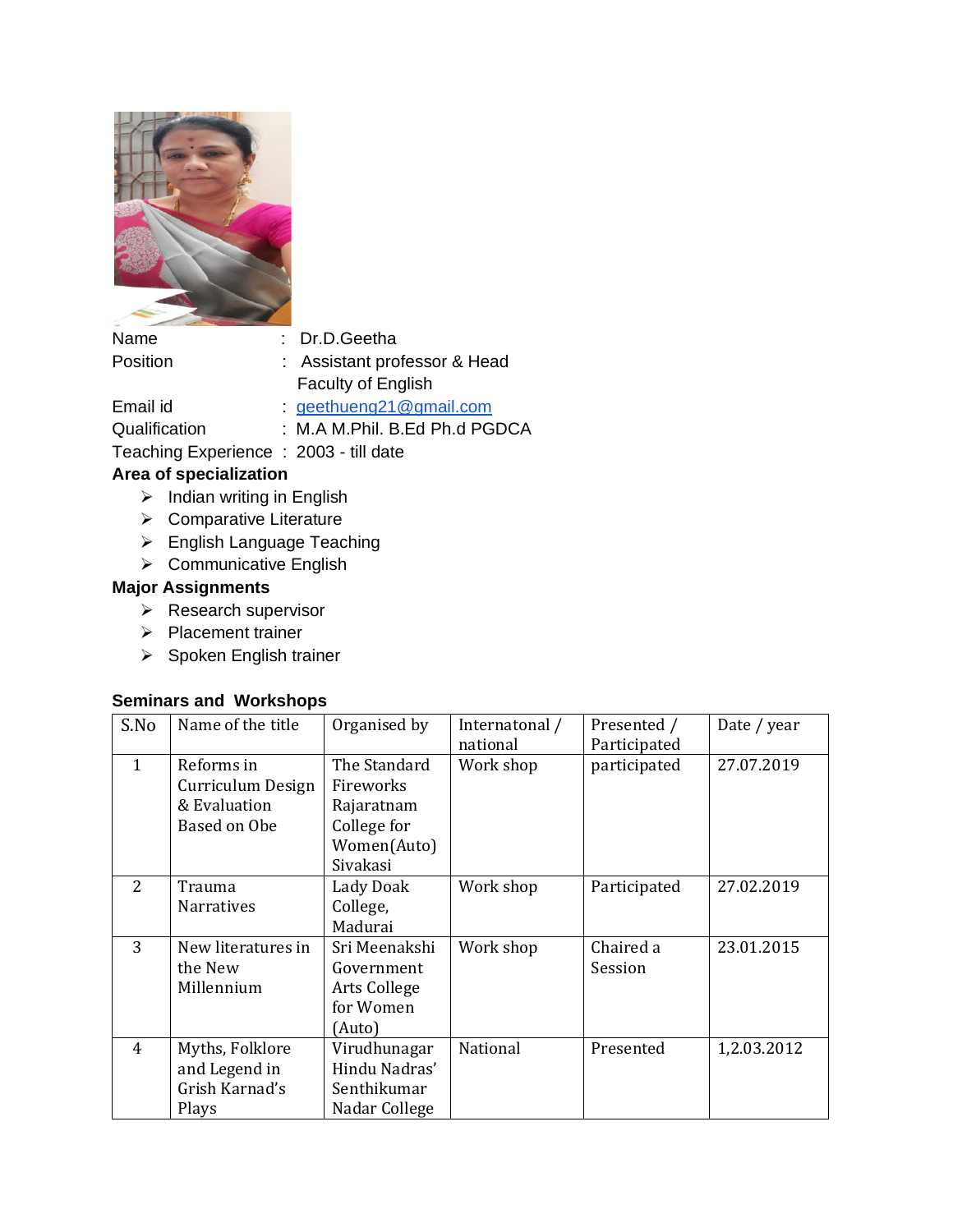| 5  | The influence of<br>Rabinadranath<br>Tagore on Indian<br>Literature                            | Sri<br>Venkateshwar<br>a College of<br>Education<br>Peravurani | International    | Participated          | 2,3.03.2012              |
|----|------------------------------------------------------------------------------------------------|----------------------------------------------------------------|------------------|-----------------------|--------------------------|
| 6  | To Build or to<br>destroy History<br>and the Individual<br>Kapur's:- A<br><b>Massied Woman</b> | The Madura<br>College                                          | Workshop         | Presented             | 11.01.2012               |
| 7  | Feministic<br>Perspective in<br>manju Kapur's<br>'Home'                                        | Virudhunagar<br>Hindu Nadras'<br>Senthikumar<br>Nadar College  | National         | presented             | 14.03.2012               |
| 8  | <b>Emergency of New</b><br>Women in the<br>Novels of Manju<br>Kapur                            | Alagappa<br>Univesity                                          | International    | Presented             | 4,5,.01.2011             |
| 9  | <b>Making Distance</b><br><b>Education System</b><br>More Effective                            | Madurai<br>Kamaraj<br>University                               | <b>Work Shop</b> | participated          | 25,26.04.201<br>1        |
| 10 | State, Society and<br>Culture Under the<br>Rule of Thirumalai<br>Nayak                         | Mannar<br>Thirumalai<br>Naicker<br>College<br>Madurai          | <b>Work Shop</b> | Paper<br>presentation | 21,22.01.201<br>1        |
| 11 | Post-Lolonia<br>Perspective in<br>Manju Kapurs<br>Difficult                                    | M.S.S. Wakf<br><b>Board College</b><br>Madurai                 | National         | Chaired a<br>Session  | 7.03.2011                |
| 12 | Multiculturalist<br>perspective in<br>Manju Kapur's the<br>immigrant                           | Devanga Arts<br>College<br>Virudhunagar                        | <b>Work Shop</b> | Presented             | 25,26.02.201<br>$\theta$ |
| 13 | Approaching &<br>Teaching of<br>English                                                        | Mannar<br>Thirumalai<br>Naicker<br>college<br>Pasumalai        | Work Shop        | Participated          | 25.09.2010               |
| 14 | The Indian -<br>American<br>immigrant<br>Experience in<br>Jhumpa Lahiri's<br>The Namesake      | The Madura<br>College<br>Madurai                               | Work Shop        | Presented             | 8.10.2010                |
| 15 | Soft Skills for<br><b>Indian College</b><br>Teachers and<br>Professionals                      | Virudhunagar<br>Hindu Nadras'<br>Senthikumar<br>Nadar College  | International    | Participated          | 14.10.2010               |